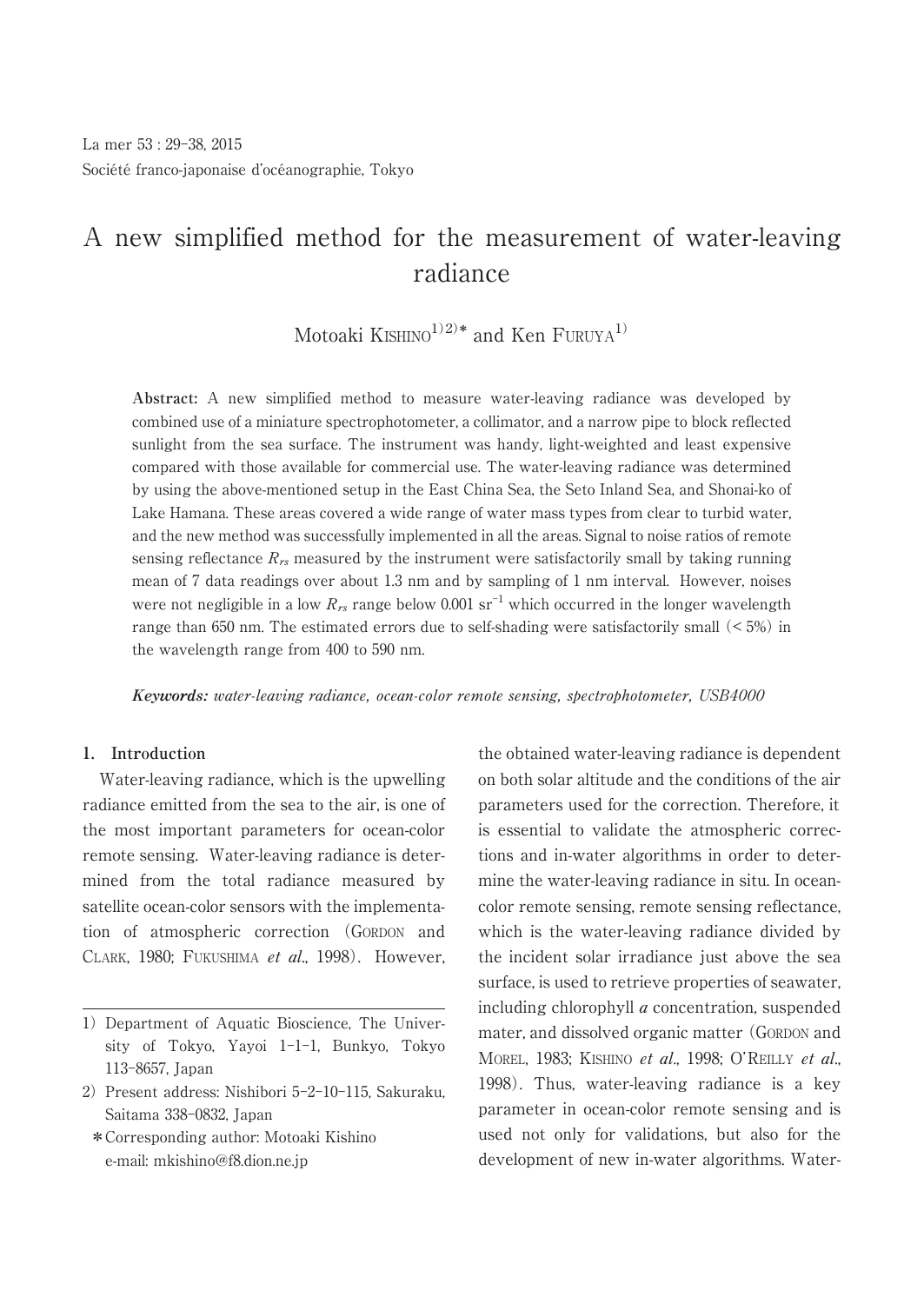leaving radiance also allows for the vicarious calibration of the satellite ocean-color sensors (MCCLAIN et al., 2000).

Water-leaving radiance is usually measured by a spectrophotometer mounted on a tower top or on the upper deck of a research vessel. The present communication describes a new simplified method for the in situ measurement of the water-leaving radiance by using convenient and less expensive instrumentation when compared with commercially available instruments.

### **2. Issues associated with conventional methods**

Water-leaving radiance is measured from the upwelling radiance at, or near, the sea surface by the use of an in-water spectrophotometer (e.g., PRR-800, SuBOPS) (KISHINO et al., 1997; MORROW et al., 2010), from the calculations on a handheld instrument (e. g., SIMBAD), or from a photometer system (e. g., RAMSES, SeaPRISM) mounted on the upper deck or tower top of a research vessel (HOKKER et al., 2000; ISHIZAKA et al. personal communications). The direct measurement of water-leaving radiance needs to avoid the sea surface reflectance (TANAKA et al., 2006; LEE et al., 2013).

An underwater spectrophotometer used for the estimation of water-leaving radiance consists of an onboard spectral irradiance meter, an underwater unit fitted with a downwelling irradiance meter and an upwelling radiance meter, and an interface unit that has a battery power source. The attenuation coefficient of the upwelling radiance,  $K_u$ , is calculated from an upwelling radiance profile near the sea surface,  $L_u$  (z,  $\lambda$ ):

$$
K_u(\lambda) = \frac{1}{(z_1 - z_0)} \ln \frac{L_u(z_0, \lambda)}{L_u(z_1, \lambda)}.
$$

Then, the upwelling radiance just below the sea surface,  $L_u$   $(0^-, \lambda)$ , is extrapolated:

$$
L_u(0^-, \lambda) = L_u(z_0, \lambda) \exp[z_0, \lambda] \exp[z_0, K_u(\lambda)].
$$

The water-leaving radiance,  $L_w(\lambda)$ , is calculated from  $L_u$  (0<sup>-</sup>,  $\lambda$ ), which, according to AUSTIN (1974), is:

$$
L_w(\lambda) = \frac{1 - \rho(\lambda)}{n(\lambda)^2} L_u(0^-, \lambda).
$$

where  $\rho(\lambda)$  is the Fresnel surface reflectance and  $n(\lambda)$  is the refractive index of seawater. The remote sensing reflectance,  $R_{rs}$  ( $\lambda$ ), is obtained from  $L_w(\lambda)$  and the spectral irradiance of the incident sea surface,  $E_{ds}$  ( $\lambda$ ):

$$
R_{rs}(\lambda) = \frac{L_w(\lambda)}{E_{ds}(\lambda)} = \frac{1 - \rho(\lambda)}{n(\lambda)^2} \frac{L_w(0^-,\lambda)}{E_{ds}(\lambda)}.
$$

The normalized water-leaving radiance,  $L_{nw}(\lambda)$ , can be obtained from the remote sensing reflectance and extraterrestrial solar irradiance,  $F_{\alpha}(\lambda)$ :

$$
L_{nw}(\lambda) = F_o(\lambda) \times R_{rs}(\lambda).
$$

Errors in the estimation of water-leaving radiance are considered to originate from the self-shading caused by the size of the photometer (AAS, 1969; TANAKA et al., 2006) and the variations in measured radiance and the depth caused by sea surface wave motion. However, the data measured by an underwater photometer are used not only to estimate water-leaving radiance, but also to determine the spectral distribution of underwater light in optical studies of light field and phytoplankton photosynthesis.

In general practice, a photometer system mounted on the upper deck or a tower top of a research vessel is composed of an irradiance meter and two radiance meters (Fig. 1). The irradiance meter measures the incident irradiance at the sea surface. The radiance meter is directed at the sea surface with a tangential angle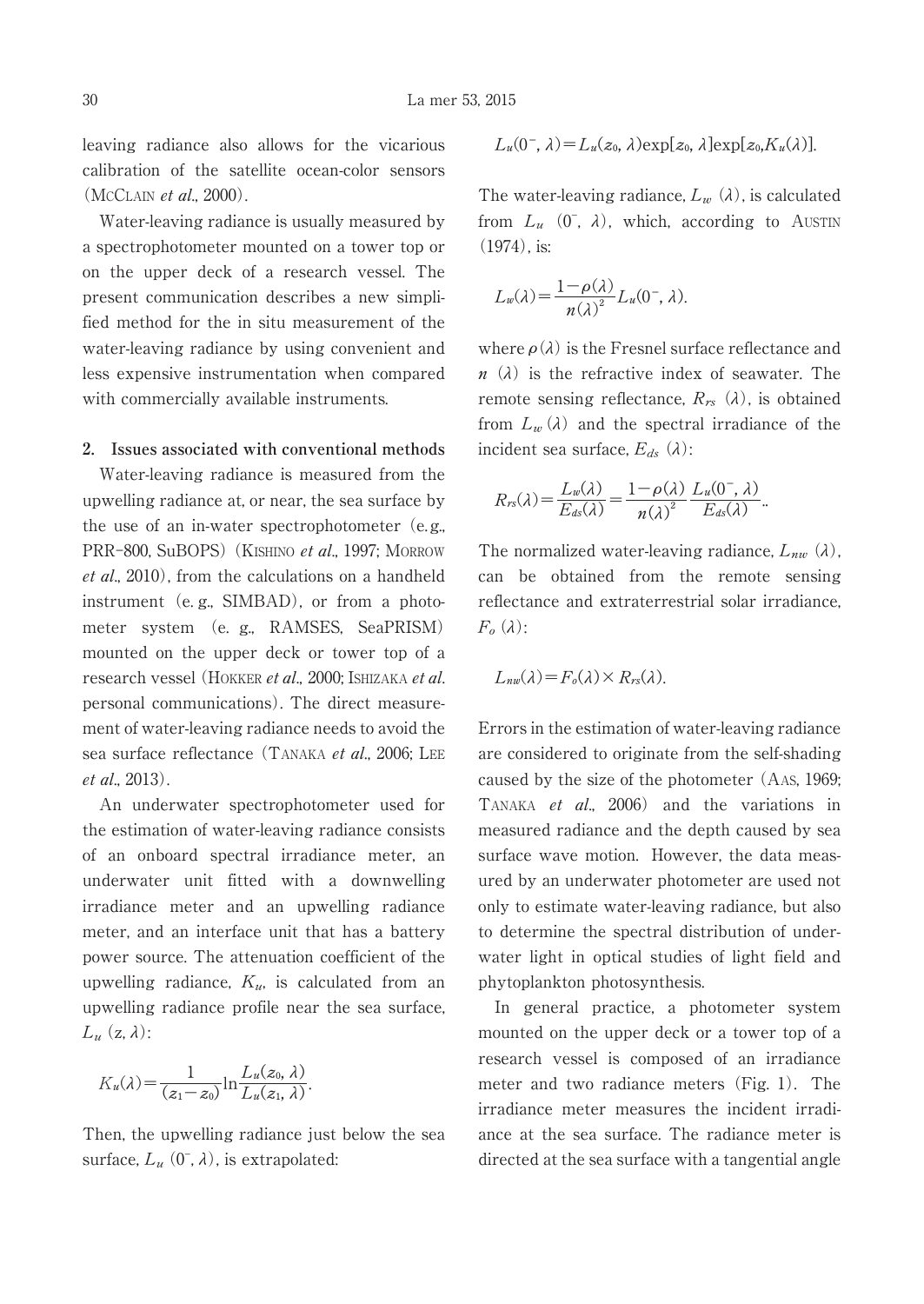

**Fig. 1** A schematic of the instruments on the top of the tower. For details, see text.

- 1:Irradiance meter for incident irradiance at the sea surface
- 2:Sea-viewing radiance meter for total radiance (above the surface)
- 3:Sky-viewing radiance meter for indirect radiance

( $\theta$ ) of 30° to 45° from the vertical axis and measures the total radiance, including the waterleaving radiance and the refracted sky radiance from the sea surface. The other radiance meter is directed towards the sky with an angle of 30 $^{\circ}$  to  $45^{\circ}$  from the zenith axis  $(\pi - \theta)$  and measures the sky radiance.

The two radiances and the irradiance are calculated by using remote sensing reflectance (HOOKER *et al.*, 2003):

 $R_{rs}(\lambda) = [L_{sea}(\lambda) - rL_{sky}(\lambda)]/E_{ds}(\lambda)$ , ,

where  $L_{sea}$  ( $\lambda$ ) is the total radiance (including water-leaving radiance and refracted sky radiance on the sea surface),  $r$  is the sea surface reflectance,  $L_{sky}$  ( $\lambda$ ) is the sky radiance, and  $E_{ds}$  $(\lambda)$  is the incident irradiance of the sea surface.

Ishizaka and his group attempted to use a photometer system mounted on the upper deck of the express liners between Fukuoka and Pusan

(ISHIZAKA, personal communication) to calculate the chlorophyll concentration along the cruise tracks. Their attempt resulted in limited success, mainly because the reflected sky radiance fluctuated in accordance with the roughness of the sea surface, the ship's shadow, and white bubbles. Thus, it is difficult to obtain a stable measurement of the radiance. If water-leaving radiance has a bi-directional function, the normalized water-leaving radiance can have large errors.

A method for the direct measurement of waterleaving radiance was proposed by TANAKA et al. (2006), who used the RAMSES-ARC (TriOS GmbH) as a radiance sensor. They measured the water-leaving radiance with an underwater spectral upwelling radiometer, PRR-800, in Katagami Bay, Nagasaki, on the west side of Kyusyu, Japan. However, a dome cover used by TANAKA *et al.* (2006) resulted in large errors due to self-shading because the dome was too large, measuring 15 cm in diameter (GORDON and DING, 1992).

# **3. Direct measurement of water-leaving radiance**

For the direct measurement of the waterleaving radiance, we present a new simplified instrument that is composed of a miniature spectrophotometer (USB-4000, Ocean Optics) connected with a collimator placed at the top end of an opaque vinyl chloride pipe (Fig. 2). A major advantage of the USB-4000 is its portability with a reasonable price, and wavelength resolution. A total cost of the proposed system including a PC is less than one third of that of RAMSES (TriOS) of a similar sensing configuration to the proposed one. RAMSES is installed in a pressure-resistant container which enables its use down to 300 m depth. But, we do not need such consideration to hydro-pressure in our purpose to measure at the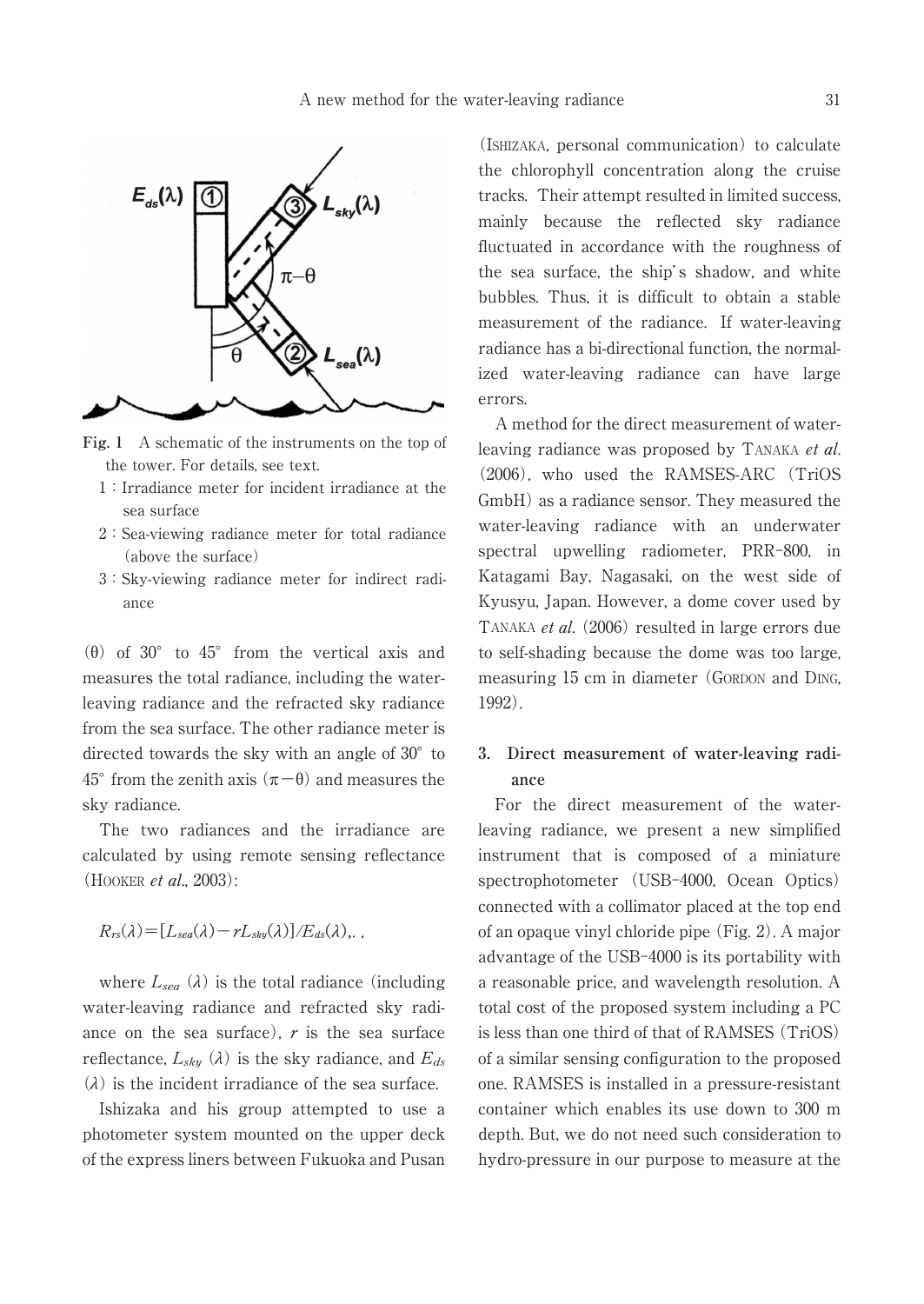

**Fig. 2** Configuration of a new simplified instrument

surface. Furthermore, the USB-4000 provides the output of a finer wavelength resolution than that of RAMSES, as exemplified by an observation that the former can detect sharp emission lines of fluorescence tubes, but the latter gives only their broad peaks.

The detector of the USB-4000 has a CCD array, which has 3648 elements. The wavelength range is between 400 nm and 750 nm. The overall wavelength resolution is approximately 1.33 nm with 25  $\mu$  m of the entrance aperture of spectrometer. The pipe is 5 cm in diameter and 50 cm long, whose inside is painted black to prevent reflection. The field of view of the radiance meter is limited to 5°45′ by the diameter of the pipe. The signals from the spectrophotometer are sent to a PC via a USB cable. The other end of the pipe is fitted with a 2-kg weight to keep the pipe in a vertical position and soaked in seawater in order to measure the water-leaving radiance without interference from the reflected sky radiance. In the actual measurements, the instrument was hanged by a thin rope to keep the instrument stably at the vertical direction with the other end of a pipe dipped into the water within 10 cm.

In general practice, the incident irradiance  $(E_{ds})$  of the sea surface is obtained from radiance measured by a standard white diffuser, and the radiance reflected from the standard diffuser tends to be higher than the water-leaving radiance. However, since the remote sensing reflectance is generally in the range of  $0.002$  sr<sup>-1</sup> or  $0.003 \text{ sr}^{-1}$ , occasionally exceeding  $0.01 \text{ sr}^{-1}$ between 500 nm and 555 nm, the instrumental sensitivity has to be raised for measurement of the water-leaving radiance. Here, we propose the use of a gray reflectance plate as a substandard. This enables to maintain the same instrumental sensitivity for measurement of both incident and water-leaving radiance. This procedure facilitates measurements by easy comparison of both measurements, and by eliminating switching the instrumental sensitivity. The gray plate was made of a homogeneous mixture of plaster and black India ink. The reflectance of the plate followed the cosine law and approximately 10% of reflectance intensity compared with a commonly used white standard was most convenient. In the following measurements, we used a gray plate of 11% reflectance. The incident irradiance at the sea surface,  $E_{ds}$  ( $\lambda$ ), is obtained as follows:

$$
E_{ds}(\lambda) = \pi L_G(\lambda) / G_r(\lambda).
$$

Then, the remote sensing reflectance,  $R_{rs}$  ( $\lambda$ ), is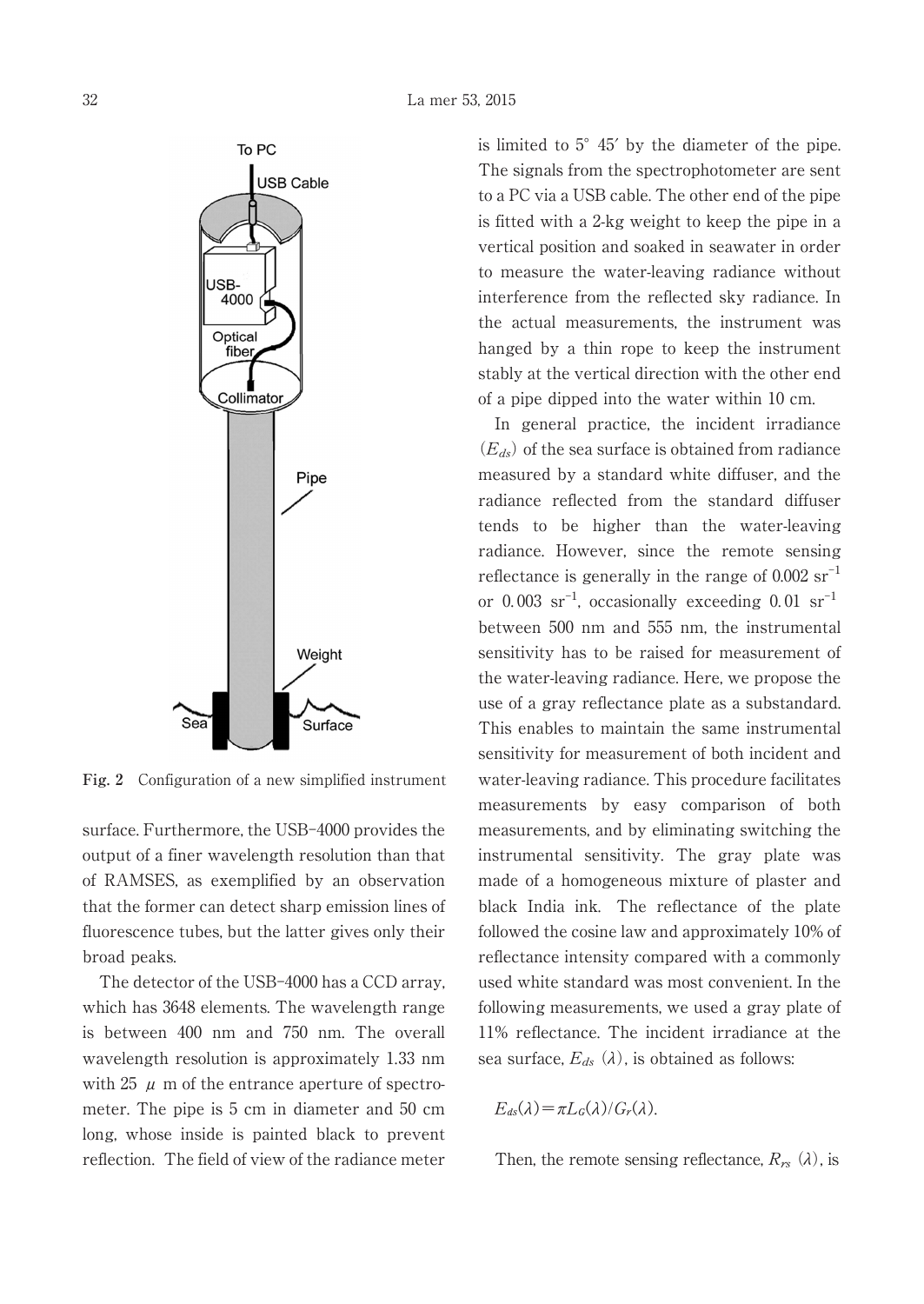$$
R_{rs}(\lambda) = \frac{L_w(\lambda)}{\pi L_c(\lambda) / G_r(\lambda)} = \frac{L_w(\lambda)}{E_{ds}(\lambda)},
$$

where  $L_G(\lambda)$  and  $G_r(\lambda)$  are the radiance and reflectance of the gray plate, respectively.

While the proposed instrument does not have an optical shutter, the dark current can be monitored by covering with a cap at the end of measuring pipe. Next, after removing the cap, water-leaving radiance,  $L_w(\lambda)$ , is measured. Then the dark value is re-confirmed with the cap again. The influence of temperature dependence on dark current is eliminated in this way. In a similar manner, the incident irradiance at the sea surface,  $E_{ds}$  ( $\lambda$ ), is measured using the gray diffuser. The time required is within 5 minute.

#### **4. Measurement**

The new method was verified by in situ tests in the East China Sea, the Seto Inland Sea, and Shonai-ko of Lake Hamana. The test in the East China Sea was conducted on September 5-13 2007 during the RV Tansei Maru cruise (KT-07-22) within Kuroshio, where the water was very clear and blue in color. The Seto Inland Sea was surveyed on board the RV Nauplius on July 19 and August 24, 2007, when dense blooms of diatoms occurred off Harimanada with yellow-



**Fig.** 3 Remote sensing reflectance  $R_{rs}$  in the East China Sea measured between 10:00 and 15:00 on September 5-13, 2007 during the RV Tansei Maru cruise (KT-07-22).

ish green color at the surface. Shonai-ko of Lake Hamana was visited on July 9 and 17, 2008, when mixed red tides of diatoms and dinoflagellates occurred, which caused the water to take on the color of soy sauce.  $R_{rs}$  was obtained by running mean of 7 consecutive data readings over about 1.3 nm, and by sampling of 1 nm interval based on preliminary examinations to reduce influences of noise.

Concentrations of chlorophyll a were very low, ranging between 0.03 and 0.15  $\text{mg m}^{-3}$ , in the East China Sea, and typical reflectance in blue water was observed. Remote sensing reflectance in the East China Sea was high at short wavelengths and decreased toward longer wavelengths to reach almost zero at a wavelength of 600 nm (Fig. 3).

The concentrations of chlorophyll *a* varied considerably, ranging from 0.35 to 14.24 mg  $m^{-3}$ , in the Seto Inland Sea. Remote sensing reflectance showed peaks at wavelengths around 580 nm and at 685 nm (Fig. 4). The latter maximum was the result of chlorophyll fluorescence (KISHINO *et al.*, 1984).

The remote sensing reflectance at Shonai-ko of Lake Hamana was high, ranging between 500 and 650 nm, and exhibited a maximum at a wavelength of 700 nm (Fig. 5). These high values resulted from a combination of scattering and fluorescence and appeared to shift towards longer wavelengths (KISHINO *et al.*, 1986). Small



Fig. 4 Remote sensing reflectance  $R_{rs}$  in the Seto Inland Sea measured on July 19, 2007.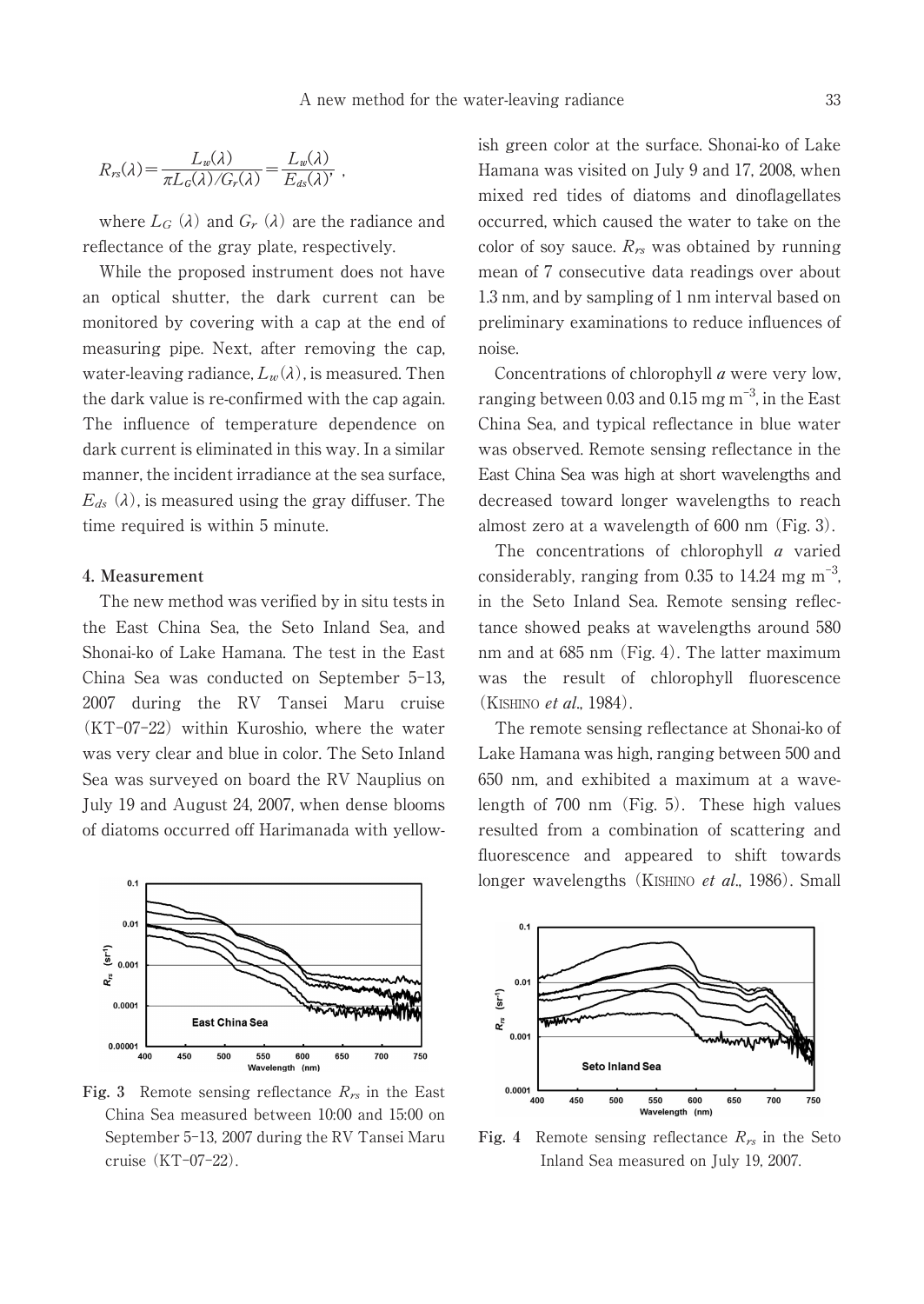maximums were found at wavelengths of 560 to 600 nm and 645 nm. These maximums corresponded to the minimum of dinoflagellates absorption. The concentration of chlorophyll  $a$ ranged from 13.75 at the mouth of the lake to 77. 98 mg m<sup>-3</sup> at its innermost part.

 $R_{rs}$  measured by the new instrument and PRR-800 was compared by simultaneous measurements of both instruments at 6 stations during the KT07-22 cruise.  $R_{rs}$  were calculated using USB-4000 fitted with band-pass filters with band width of  $\pm$  10 nm, and from  $E_{ds}$  and  $L_u$  obtained by using PRR-800. No significant variation in observation was noted among stations, and an example at a station was shown in Fig. 6. Both instrument yielded similar  $R_{rs}$  values in the range of 380 -- 595 nm with a considerable discrepancy of USB 4000 from PRR-800 beyond 625 nm, probably due to electrical noise of USB-4000. Correlation coefficients at 6 stations varied between 0.949 and 0.999 with a mean of 0.987  $\pm$  0. 0018. between values obtained by both instruments. Thus,  $R_{rs}$  obtained by both instruments can be regarded as identical below 595 nm.

Signal to noise ratio of the new instrument was examined. Signal-to-noise ratio of USB-4000 was 300: 1 at full signal according to instrumental specifications. The integration time was set at 100 msec at the high solar altitude. During a



**Fig.** 5 Remote sensing reflectance  $R_{rs}$  at Shonai-ko of Lake Hamana measured on July 15, 2008.

measurement conducted in clear ocean off Okinawa Islands in the East China Sea at 10:36 local time on 7 September, 2007, the solar radiance reflected by gray plate,  $L_G$  was 5000 at the wavelength of 400 nm, increased to 42000 at 535 nm, and decreased to 15800 at 750 nm. This spectral distribution was almost identical to the spectral sensitivity of USB-4000. Noises fluctuated between 200 and 400 in the wavelength range from 400 to 750 nm. Then, signal to noise ratio was calculated to range between 12.5:1 and 107.5:1. The radiance from the sea surface,  $L_w$  was 2550 at 400 nm, increasing to 5700 at 490 nm, decreasing to 400 at 600 nm, and 150 at 750 nm with noises ranging from 100 to 200 in the whole wavelength. Then, signal to noise ratio in the range from 400 to 600 nm varied from 2:1 to 28.5:1, and 0.75:1 to 2:1 in the range between 600 and 700 nm.

A similar analysis was made for turbid water at Shonai-ko of Lake Hamana at local time of 13:50 15 July, 2008, the solar radiance reflected by gray plate,  $L_G$ , was 3000 at the wavelength of 400 nm, was increasing to 32000 at 535 nm, and decreasing to 11000 at 750 nm. The noises were between 200 and 400 at wavelength from 400 to 750nm.



**Fig.** 6 Comparison of remote sensing reflectance  $R_{rs}$ measured by PRR-800 and USB-4000 in the East China Sea. Circles and a solid line denote values obtained by PRR-800 and USB-4000, respectively.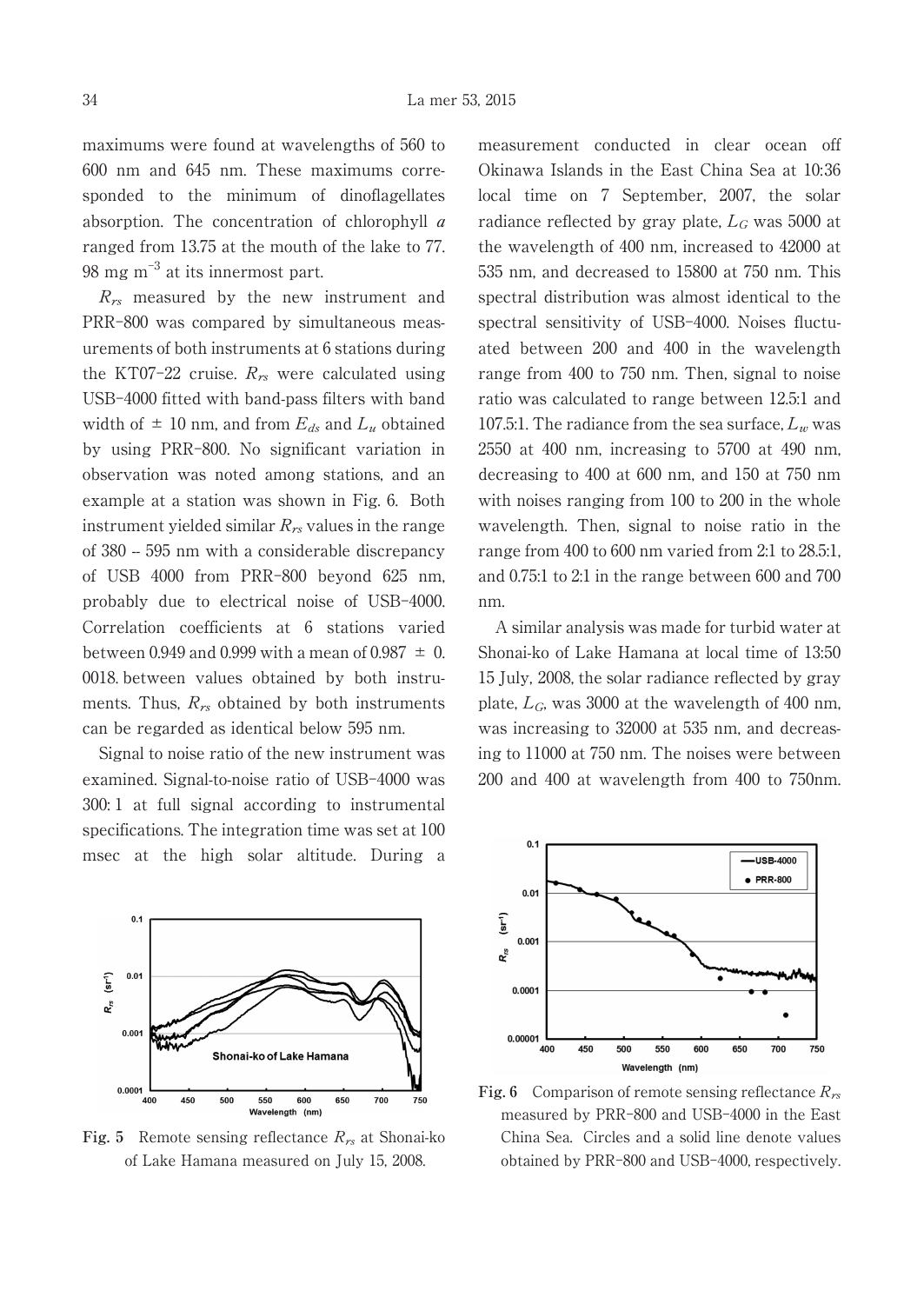Then, signal to noise ratio ranged between 7.5:1 and 80:1. The radiance from the sea surface,  $L<sub>w</sub>$ was 200 at 400 nm, increased to 1200 at 500 nm, reached its maximum of 6500 at 580 nm, and decreased to 400 at 750 nm. Another secondary maximum of 2450 due to chlorophyll  $\alpha$  fluorescence appeared at around 700 nm. The noises ranged between 100 and 200 at whole wavelength. Then, signal to noise ratio varied from 1:1 to 32.5:1 in the wavelength range from 400 to 600 nm, and from 2:1 to 15.1:1 between 600 and 750 nm except the wavelength range between 675 and 710 nm, where signal to noise ratio was large due to the chlorophyll *a* fluorescence.

These noise levels were reduced much to one third or fourth by taking a running mean of 7 data readings and by sampling at interval 1 nm. However, noises were not negligible even with this treatment in low  $R_{rs}$  range below 0.001 sr<sup>-1</sup> , which occurred in the longer wavelength range than 650 nm (Figs. 3, 4 and 5).

#### **5. Discussion**

The advantages of the new method are as follows: (1) it allows direct measurement of water-leaving radiance without the interference of reflected radiance at the sea surface; (2) it is handy for use on small boats; (3) there is no need for absolute calibration; and (4) it is inexpensive to make. A possible disadvantage is errors caused by the uncertainty of the depth of the bottom end of the pipe. The error becomes large with increasing depth of the bottom end and turbidity of seawater. The lack of need for absolute calibration means that the calibration errors would be less than 5% (MUELLER and AUSTIN, 1992). Other errors are caused by the ship' s effects and self-shading. As is common in optical measurements, the new method is under the influence of the ship' s shade (GORDON, 1985; SARUYA et al., 1997; Leathers et al., 2004). According to the results of a Monte Carlo simulation and its field validation by SARUYA et al. (1997), the error in upward irradiance is much smaller than that for downward irradiance, but it is not negligibly small. Therefore, the use of a boom in order to avoid the shade is recommended.

Let us consider errors associated with selfshading. GORDON and DING (1992) estimated the diameter  $(D_{max})$  of an optical instrument that produced an error of 5% of R*L* by the Monte-Carlo technique, and they showed an error associated with self-shading,  $\varepsilon$  of an instrument whose diameter is D as:

$$
\varepsilon = 1. \ (0.95) \ D/D_{max},
$$

Using this relationship and Figure 11 of GORDON and DING (1992), errors due to self-shading of the new instrument was estimated to be 1% or 2% between 350 nm and 590 nm, and lower than 5% from 600 nm to 650 nm when chlorophyll  $a$ concentration was  $1 \text{ mg } \text{m}^{-3}$ . In the longer wavelength range, the error increased to about 9% at 700 nm and sharply to about 30% at 740 nm. With high chlorophyll  $a$  concentration of 10 mg m -3 , the error increased to 2% or 3% between 350 nm and 580 nm, and below 5% between 590 and 640 nm. In the case of the PRR-800, the diameter of the photometer is 10.2 cm, and the error for water with chlorophyll  $a$  concentration of 1 mg  $\mathrm{m}^{-3}$  would be below 5% between 350 nm and 570 nm. In case of  $10 \text{ mg m}^{-3}$  chlorophyll  $a$ , the errors would be lower than 5% at around 540 nm and below 7% at wavelength shorter than 590 nm. At longer wavelength the error increased sharply, for example, 17% at 700 nm, and over 50% at 740 nm. Based on these consideration, errors due to self-shading of the new instrument is half as that of PRR-800.

Let us consider a case where the water-leaving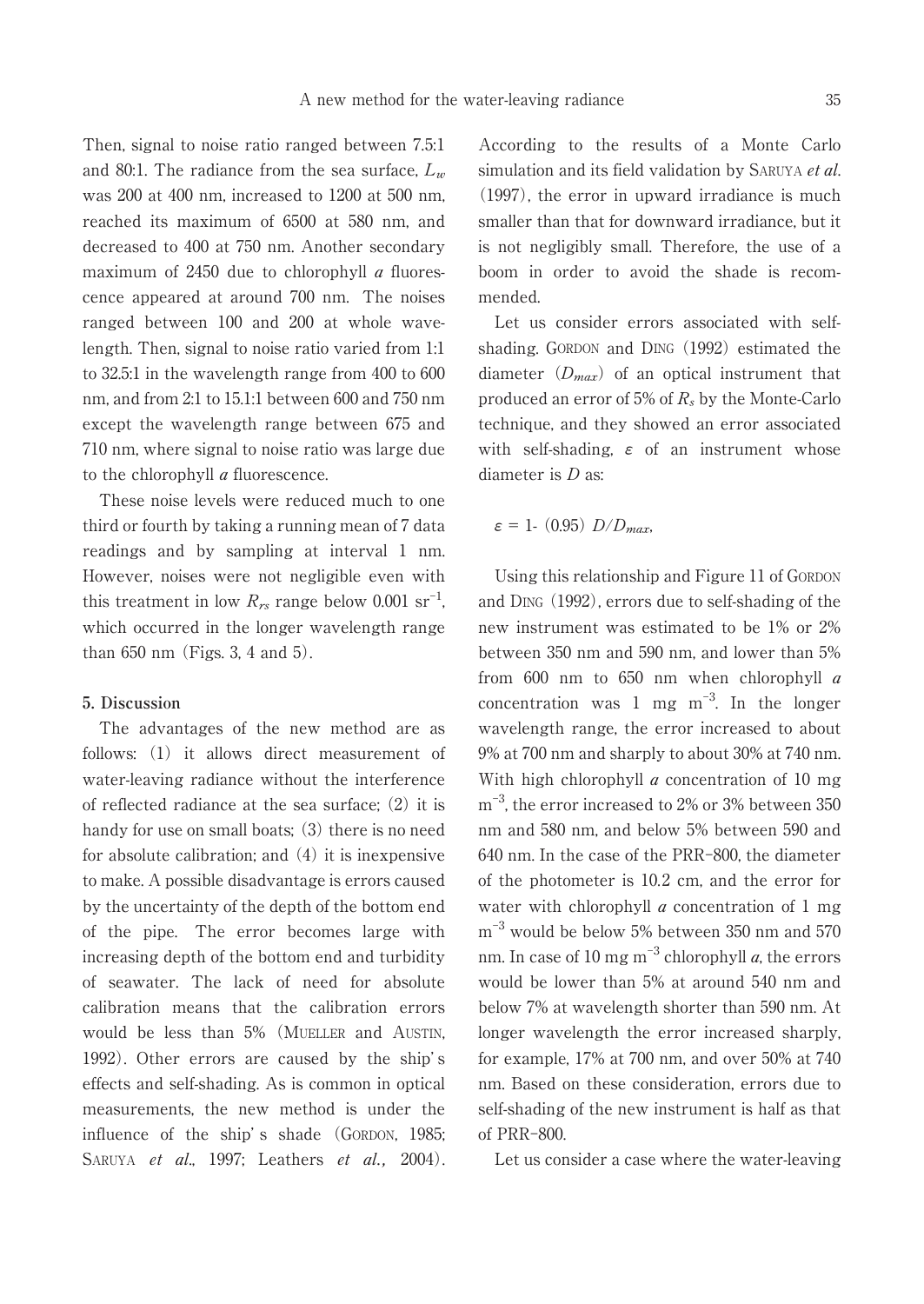radiance is estimated by the upward spectral radiance measured at 1 m depth by using an underwater spectral irradiance meter. If the depth has an error of  $\pm$  0.1 m, then the error would be under 1% when  $k_u$  is 0.05 m<sup>-1</sup> for very clear ocean water,  $\pm$  5% when  $k_u$  is 0.5 m<sup>-1</sup>, and about  $\pm$  10% when  $k_u$  is 1 m<sup>-1</sup> in turbid coastal areas. It is believed that the water-leaving radiance can be estimated from 2 m depth. The error would be  $\pm$  1%,  $\pm$  10%, and  $\pm$  20% for  $k_u$ values of  $0.05 \text{ m}^{-1}$ ,  $0.5 \text{ m}^{-1}$ , and  $1 \text{ m}^{-1}$ , respectively. The error would become larger for larger values of  $k_u$  and greater measured depths. The spectral attenuation coefficient of upward radiance,  $k_u$ (*à*), changes with wavelength, especially at large wavelengths. Thus, the error varies considerably with both depth and wavelength.

The reflected sky radiance by the sea surface is added to the water-leaving radiance in the case of tower or shipboard measurements. Waterleaving radiance can be obtained by the revision of the total sea radiance using the reflectance of the sea surface. The reflectance of the sea surface depends on the incident angle and surface conditions. The reflectance of a mirror-like sea surface follows Fresnel's law. The reflectance under an incident angle of  $40^{\circ}$  is about 2%, whereas reflectance values at incident angles greater than  $40^{\circ}$  can be up to 100% at 90 $^{\circ}$ . In contrast, while the reflectance from wavy sea surface is a little larger than that of a flat surface at small incident angles, the reflectance at large incident angles is smaller than that of a flat surface (BURT, 1954; COX and MUNK, 1956; HISHIDA and KISHINO, 1965). Thus, the reflected radiance varies considerably in response to wave action. However, the reflectance is often regarded as a constant in the measurement of the waterleaving radiance in the case of the tower or shipboard is often used as a constant. For example, HOKKER *et al.* (2003) used 2.8% for the reflectance of the sky radiance at tower measurements. In addition, other factors than sea conditions must also be considered in the measurement of reflectance. The new simplified instrumentation is expected to facilitate in situ measurement of water-leaving radiance.

In conclusion, the new proposed pipe method for the direct measurement of water-leaving radiance is convenient and applicable in the field from the clear open ocean to turbid coastal or lake water environments. Moreover, the errors obtained are smaller than those obtained with previous methods.

## **Acknowledgements**

This work was supported financially by Coordination Funds for Promoting Space Utilization from the Japanese Ministry of Education, Culture, Sports, Science and Technology (MEXT) and by Global Change Observation Mission - Climate (GCOM-C) from Japan Aerospace Exploration Agency (JAXA).

#### **References**

- AAS, E. (1969): On submarine irradiance measurements. Rep. Dept. Phys. Oceanogr. **6**, Univ. Copenhagen, 51pp.
- AUSTIN, R. W. (1974): The remote sensing of spectral radiance from below the ocean surface. In Optical Aspects of Oceanography. Jerlov, N. G. and E. S. Nielsen (eds.), Academic Press, London, p. 317-344.
- BURT, W. V. (1954): Albedo over wind-roughened water. J. Meteorol., **15**, 76-80.
- COX, C. and W. MUNK (1956): Slopes of the sea surface deduced from photographs of sun glitter. Bull. Scrips Inst. Oceanogr. Univ. Calif., **6**, 401-488.
- FUKUSHIMA, H., A. HIGURASHI, Y. MITOMI, N. NAKAJIMA, T. NOGUCHI, T. TANAKA and M. MITOMI (1998): Correction of atmospheric effects on ADEOS/ OCTS ocean color data: Algorithm description and evaluation of its performance. J. Oceanogr., **54**,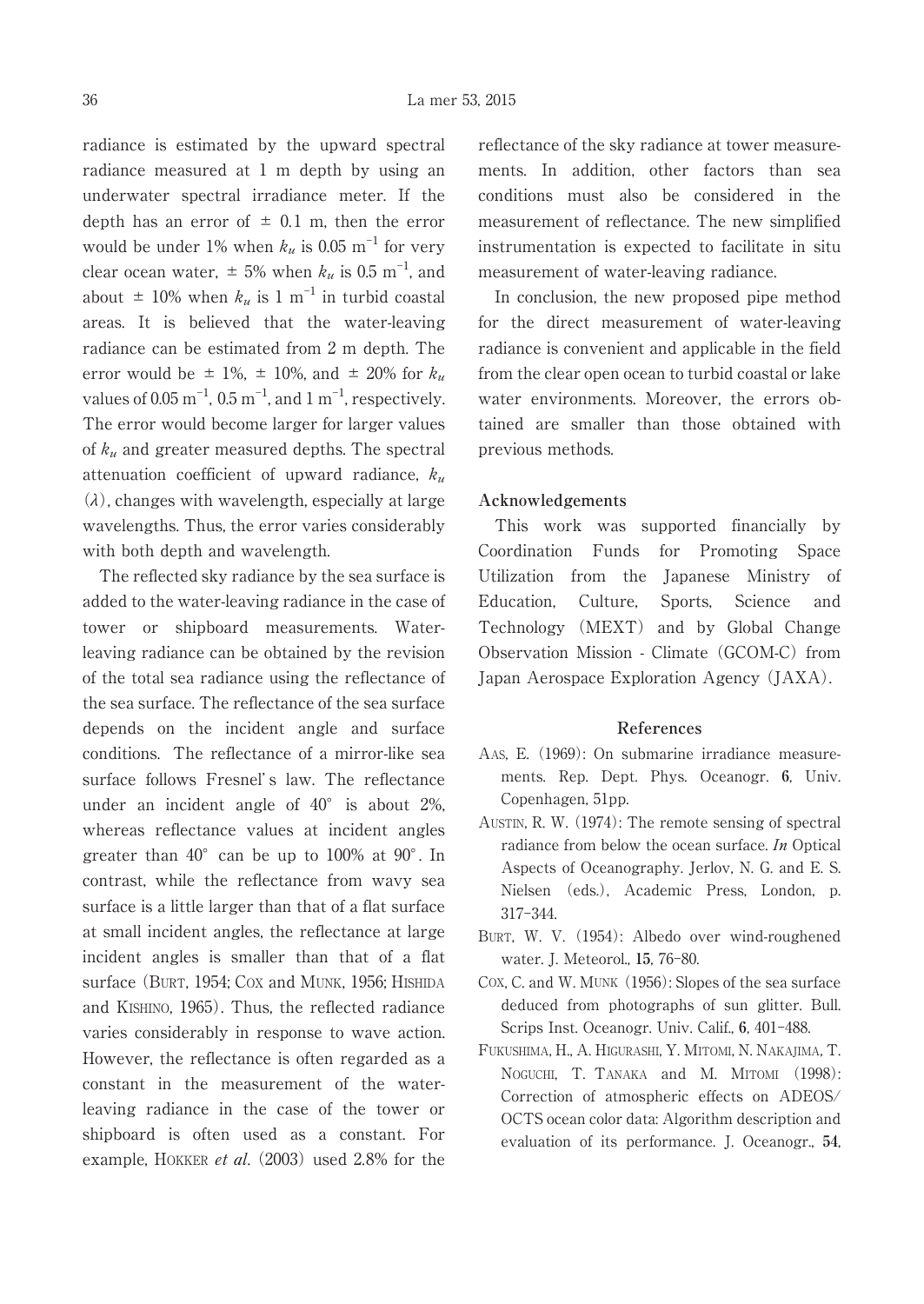417-430.

- GORDON, H. R. (1985): Ship perturbation of irradiance measurements at sea: Monte Carlo simulations. Appl Opt, **24**, 4172-4182.
- GORDON, H. R., and D. K. CLARK (1980): Atmospheric effects in the remote sensing of phytoplankton pigments. Boundary Layer Meteol., **18**, 299-313.
- GORDON, H. R., and K. DING (1982): Self-shading of inwater optical instruments. Limnol. Oceanogr., **37**, 491-500.
- GORDON. H. R., and A. MOREL (1983): Remote assessment of ocean color for interpretation of satellite visible imagery. In A Review, Lecture Notes on Coastal and Estuarine Studies. Barber, R. T., N. K. Mooers, M. J. Bowman and B. Zeitzschel (eds.), Springer-Verlag, New York, 114pp.
- HISHIDA, K, and M. KISHINO (1965): On the albedo of radiation of the sea surface. J. Oceanogr. Soc. Japan., **21**, 148-153.
- HOOKER, S. B, G. ZIBORDI, S. W. BAILEY and C. M. PIETRAS (2000): The SeaWiFS photometer revision for incident surface measurement (SeaPRISM) field commissioning. In SeaWiFS Postlaunch Tech. Rep. Ser. Hooker, S. B. and E. R. Firestone (eds.), NASA Tech. Memo. 2000-206892, Vol. 13. NASA Goddard Space Flight Center, Greenbelt, Maryland, 24pp.
- HOOKER, S. B., G. ZIBORDI, J-F. BERTHON, D. D'ALIMONTE, D. van der Linde and J. W. Brown (2003): Tower-Perturbation Measurements in Above-Water Radiometry. In SeaWiFS Postlaunch Tech. Rep. Ser. Hooker, S. B. and E. R. FIRESTONE (eds.), NASA Tech. Memo. 2003-206892, Vol. 23. NASA Goddard Space Flight Center, Greenbelt, Maryland, 35pp.
- KISHINO M, T. ISHIMARU and F. FURUYA, T. OISHI and K. KAWASAKI (1998): In-water algorithms for ADEOS/OCTS. J. Oceanogr., **54**, 431-436.
- KISHINO M., J. ISHIZAKA, S. SAITOH, Y. SENGA and M. UTASHIMA (1997): Verification plan of ocean color and temperature scanner atmospheric correction and phytoplankton pigment by moored optical buoy system. J. Geophys. Res., **102**, 17197-17207.
- KISHINO, M, S. SUGIHARA and N. OKAMI (1984): Influence of fluorescence of chlorophyll a on underwater

upward irradiance spectrum. La mer, **22,** 224-232.

- KISHINO M., S. SUGIHARA and N. OKAMI (1986): Theoretical analysis of the in situ fluorescence of chlorophyll  $a$  on the underwater spectral irradiance. La mer, **24**, 130-138.
- LEATHERS, R. A., T. V. DOWNES and C. D. MOBLEY (2004): Self-shading correction for oceanographic upwelling radiometers. Opt. Express, **12**, 4709-4718.
- LEE, Z. P., N. PAHLEVA, Y. H. AHN, S. GREB and D. O' DONNELL (2013): Robust approach to directly measuring water-leaving radiance in the field. Appl. Opt., **52**, 1693-1701.
- MC CLAIN, C. R., E. J. AINSWORTH, R. A. BARNES R. E. EPLEE, Jr., F. S. PATT, W. D. ROBINSON, M. WANG and S. W. BAILEY (2000): SeaWiFS postlaunch calibration and validation analyses, Part 1. In SeaWiFS Postlaunch Tech. Rep. Ser. HOOKER, S. B. and E. R. FIRESTONE (eds.), NASA Tech. Memo. 2000-206892, Vol. 9, NASA Goddard Space Flight Center, Greenbelt, Maryland, 82pp.
- MORROW, J. H., S. B. HOOKER, C. R. BOOTH, G. BERNHARD, R. N. LIND and J. W. BROWN (2010): Advances in measuring the apparent optical properties (AOPs) of Optically Complex Waters. In SeaWiFS Tech. Rep. Ser. NASA Tech. Memo. 2010-215856. NASA Goddard Space Flight Center, Greenbelt, Maryland, 80pp.
- MUELLER, J. L. and R. W. AUSTIN (1992): Ocean Optics Protocols for SeaWiFS Validation. In: HOOKER, S. B. and E. R. FIRESTONE (eds.) NASA Tech. Memo. 104566, Vol. 5, NASA Goddard Space Flight Center, Greenbelt, Maryland, 43pp.
- O'REILLY, K. L., S. MARITOREN, B. G. MITCHELL, D. A. SIEGEL, K. L. CARDER, S. A. GARVER, M. KAHRU and C. MC CLAIN (1998): Ocean color chlorophyll algorithms for SeaWiFS. J. Geophys. Res., **103**, 24937-24953.
- SARUYA, Y., T. OISHI, M. KISHINO, Y. JODAI, K. KADOKURA and A. TANAKA (1997): Influence ship shadow on underwater irradiance fields. In: Ocean Optics XIII. ACKLESON, S. G. and R. J. FROUIN (eds.) Proce. SPIE 2963, p760-765.
- TANAKA, A., H. SASAKI and J. ISHIZAKA (2006): Alternative measuring method for water-leaving